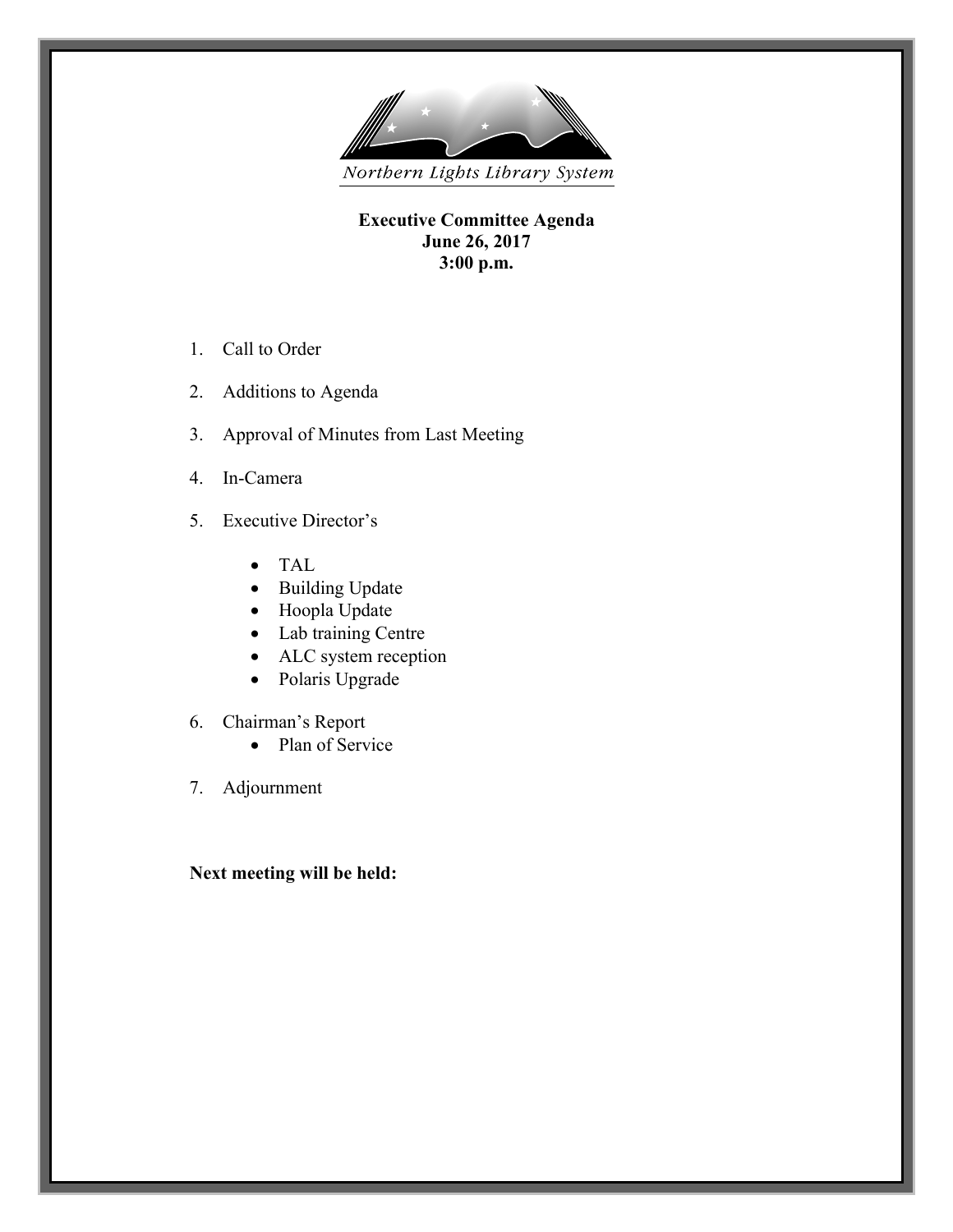## **Executive Committee Meeting June 26, 2017 Meeting Minutes**

Present: Stephen Dafoe, Vicky Lefebvre, Jim Cheverie, Laurent Amyotte, Ferd Caron, Warren Griffin,

Staff: Julie Walker, Heather Elliott, Tracy Paradis, Colette Poitras

- 1. Meeting called to order at 3:01 p.m.
- 2. Additions **Motion to approve agenda – Laurent Amyotte – Carried.**
- 3. Approval of Minutes of May 13 carried over to September meeting
- 4. In-Camera **Motion to go in camera – Ferd Caron – Carried**  In camera 3:03 p.m. **Motion to come out of camera – Ferd Caron – Carried**  Out of camera 4:03 p.m.
- 5. Executive Director's Report
	- ALC System Reception
		- system Directors were asked what the purpose of the reception at the Outlook Cabin in Jasper was for; it was for the systems board to meet with the municipalities in previous years to network. But now that's not required as much.
		- TRAC Directors have decided not to do the reception anymore
		- Outlook Cabin has been released back to Jasper Park Lodge
		- should NLLS consider booking the cabin for the next year
			- there are 6 double rooms in the cabin (that can be used for staff and board members)
		- everyone agreed that would be a good idea as we are always looking for double rooms at the ALC.
	- TAL
		- was fined \$375,000 for not paying taxes on membership fees; TAL went to court and won the judgement.
		- CRA unfortunately went back on TAL for them charging for extra services to their patrons; they are now being charged over one million dollars for taxes.
		- TAL is set to have conversations on Wednesday
	- Building Update
		- Phoenix Engineering out of Wainwright has agreed to do our building assessment for renovations
			- they will do a cost analysis for the renovations as well as a building assessment
		- should have some quotes by next week
	- Hoopla
		- PLSB no longer putting money into Hoopla going forward
		- due to this NLLS will be close to \$80,000 over budget at the end for this service
		- Calgary Library has dropped Hoopla
		- systems have reduced number of checkouts per patron
		- we are looking at going to 6 checkouts or drop the price per item down